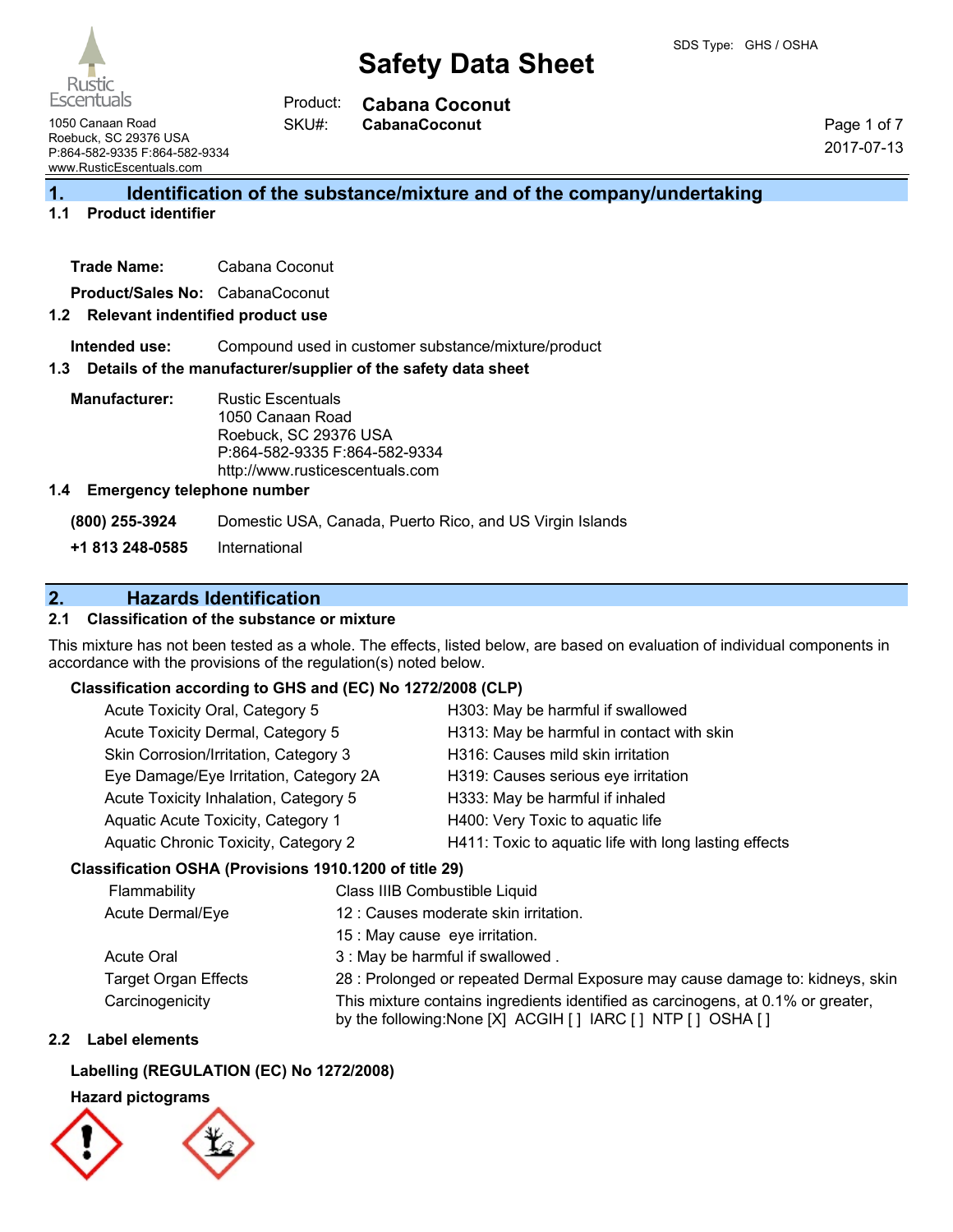Page 2 of 7 2017-07-13



# **Safety Data Sheet**

#### **Cabana Coconut** Product:

SKU#:

1050 Canaan Road **CabanaCoconut** SKU#: CabanaCoconut Roebuck, SC 29376 USA P:864-582-9335 F:864-582-9334 www.RusticEscentuals.com

# **Signal Word: Warning**

### **Hazard statments**

| H303 | May be harmful if swallowed                     |
|------|-------------------------------------------------|
| H313 | May be harmful in contact with skin             |
| H316 | Causes mild skin irritation                     |
| H319 | Causes serious eye irritation                   |
| H333 | May be harmful if inhaled                       |
| H400 | Very Toxic to aquatic life                      |
| H411 | Toxic to aquatic life with long lasting effects |

#### **Precautionary Statements**

#### **Prevention:**

| .    |                                      |  |
|------|--------------------------------------|--|
| P273 | Avoid release to the environment     |  |
| P264 | Wash hands thoroughly after handling |  |
|      |                                      |  |

#### **Response:**

|     | $P304 + P312$        | IF INHALED: Call a POISON CENTER or doctor/physician if you feel unwell                                                          |
|-----|----------------------|----------------------------------------------------------------------------------------------------------------------------------|
|     | P305 + P351 + P338   | IF IN EYES: Rinse cautiously with water for several minutes Remove contact lenses if<br>present and easy to do. continue rinsing |
|     | P312                 | Call a POISON CENTER or doctor/physician if you feel unwell                                                                      |
|     | $P332 + P313$        | If skin irritation occurs: Get medical advice/attention                                                                          |
|     | $P337 + P313$        | If eye irritation persists: Get medical advice/attention                                                                         |
|     | P391                 | <b>Collect Spillage</b>                                                                                                          |
| 2.3 | <b>Other Hazards</b> |                                                                                                                                  |

### **no data available**

# **3. Composition/Information on Ingredients**

### **3.1 Mixtures**

This product is a complex mixture of ingredients, which contains among others the following substance(s), presenting a health or environmental hazard within the meaning of the UN Globally Harmonized System of Classification and Labeling of Chemicals (GHS):

| CAS#<br>Ingredient     | EC#                     | Conc.<br>Range | <b>GHS Classification</b> | <b>OSHA Classification</b> |
|------------------------|-------------------------|----------------|---------------------------|----------------------------|
| $107 - 41 - 5$         | 203-489-0               | $50 - 60 %$    | H <sub>319</sub>          | 11, 15                     |
|                        | 2-Methyl-2,4-pentandiol |                |                           |                            |
| 120-51-4               | 204-402-9               | $20 - 30 \%$   | H302; H313; H400; H411    | 28, 3                      |
| <b>Benzyl Benzoate</b> |                         |                |                           |                            |
| $104 - 61 - 0$         | 203-219-1               | $10 - 20 \%$   | H316                      | 12, 15                     |
|                        | gamma-Nonalactone       |                |                           |                            |
| $121 - 32 - 4$         | 204-464-7               | $2 - 5 \%$     | H303; H320; H402          |                            |
| Ethyl vanillin         |                         |                |                           |                            |
| 105-95-3               | 203-347-8               | $2 - 5\%$      | H401                      | 11, 15                     |
|                        | Ethylene brassylate     |                |                           |                            |
| $123 - 11 - 5$         | 204-602-6               | $1 - 2 \%$     | H303; H402                | 11, 15                     |
| Anisaldehyde           |                         |                |                           |                            |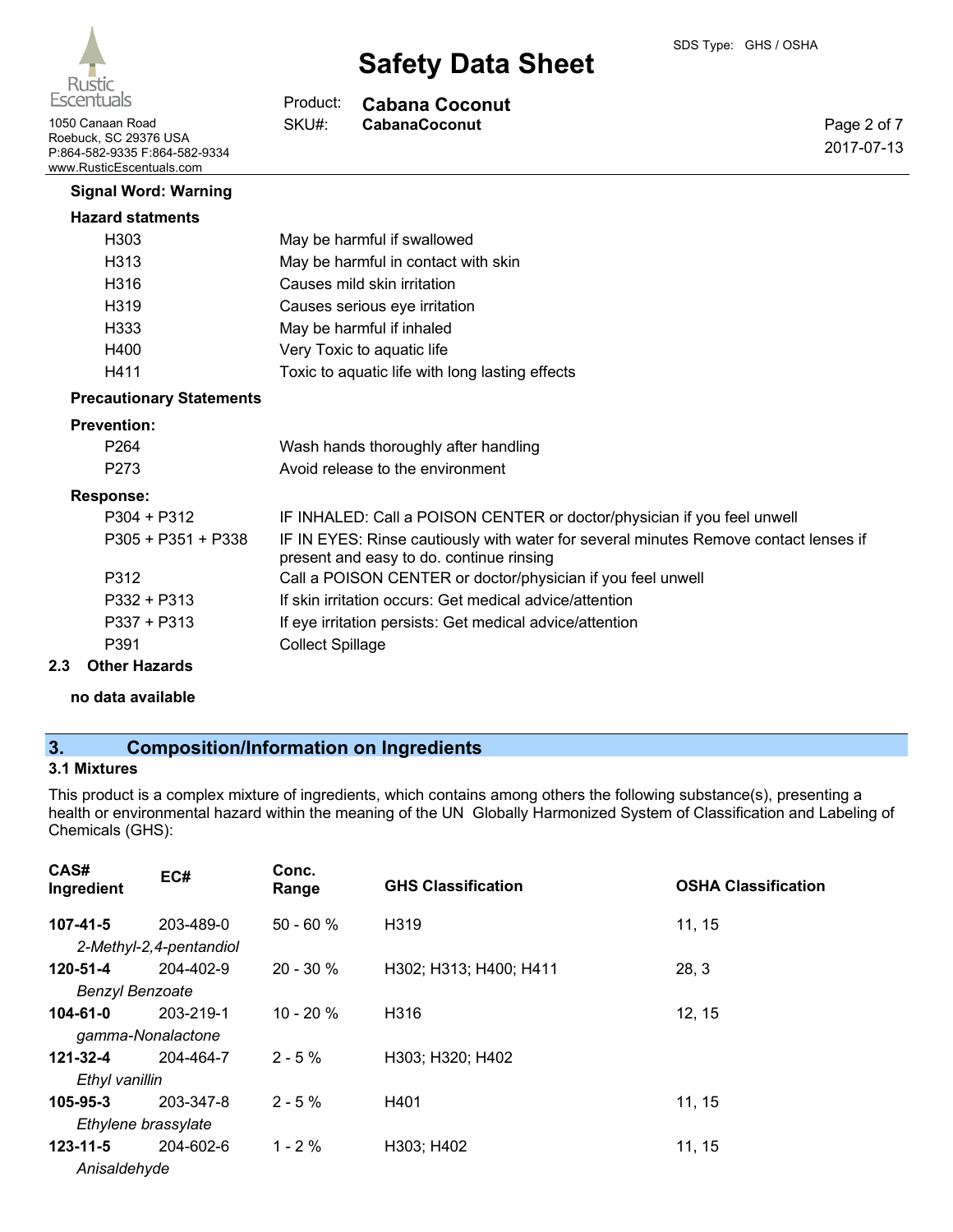

| <b>KUSTIC</b><br>Escentuals                                                                            |                                                                       | Product:                                                 | <b>Cabana Coconut</b>                                                                                         |                            |  |
|--------------------------------------------------------------------------------------------------------|-----------------------------------------------------------------------|----------------------------------------------------------|---------------------------------------------------------------------------------------------------------------|----------------------------|--|
| 1050 Canaan Road<br>Roebuck, SC 29376 USA<br>P:864-582-9335 F:864-582-9334<br>www.RusticEscentuals.com |                                                                       | SKU#:                                                    | <b>CabanaCoconut</b>                                                                                          | Page 3 of 7<br>2017-07-13  |  |
| CAS#<br>Ingredient                                                                                     | EC#                                                                   | Conc.<br>Range                                           | <b>GHS Classification</b>                                                                                     | <b>OSHA Classification</b> |  |
| $91 - 64 - 5$<br>Coumarin                                                                              | 202-086-7                                                             | $0.1 - 1.0 %$                                            | H302; H317; H402                                                                                              | 12, 15, 2, 26, 31, 9       |  |
|                                                                                                        |                                                                       | See Section 16 for full text of GHS classification codes |                                                                                                               |                            |  |
|                                                                                                        |                                                                       | Total Hydrocarbon Content (% $w/w$ ) = 0.00              |                                                                                                               |                            |  |
| 4.<br>4.1                                                                                              | <b>First Aid Measures</b><br><b>Description of first aid measures</b> |                                                          |                                                                                                               |                            |  |
| Inhalation:                                                                                            |                                                                       |                                                          | Remove from exposure site to fresh air and keep at rest.<br>Obtain medical advice.                            |                            |  |
| <b>Eye Exposure:</b>                                                                                   |                                                                       |                                                          | Flush immediately with water for at least 15 minutes.<br>Contact physician if symptoms persist.               |                            |  |
| <b>Skin Exposure:</b>                                                                                  |                                                                       |                                                          | Remove contaminated clothes. Wash thoroughly with water (and soap).<br>Contact physician if symptoms persist. |                            |  |
|                                                                                                        | Ingestion:<br>Rinse mouth with water and obtain medical advice.       |                                                          |                                                                                                               |                            |  |
| 4.2                                                                                                    |                                                                       |                                                          | Most important symptoms and effects, both acute and delayed                                                   |                            |  |
|                                                                                                        | no data available<br><b>Symptoms:</b>                                 |                                                          |                                                                                                               |                            |  |
| <b>Risks:</b>                                                                                          | Refer to Section 2.2 "Hazard Statements"                              |                                                          |                                                                                                               |                            |  |
| 4.3                                                                                                    |                                                                       |                                                          | Indication of any immediate medical attention and special treatment needed                                    |                            |  |
| Treatment:                                                                                             |                                                                       |                                                          | Refer to Section 2.2 "Response"                                                                               |                            |  |
|                                                                                                        | .                                                                     |                                                          |                                                                                                               |                            |  |

#### **5. Fire-Fighting measures 5.1 Extinguishing media Suitable:** Carbon dioxide (CO2), Dry chemical, Foam

| Suitable.                                                 | Carbott gloxige (COZ), Dry Crieffical, Foalit     |  |  |
|-----------------------------------------------------------|---------------------------------------------------|--|--|
| <b>Unsuitable</b>                                         | Do not use a direct water jet on burning material |  |  |
| 5.2 Special hazards arising from the substance or mixture |                                                   |  |  |
| Water may be ineffective<br>During fire fighting:         |                                                   |  |  |
| 5.3 Advice for firefighters                               |                                                   |  |  |
| <b>Further information:</b>                               | Standard procedure for chemical fires             |  |  |

#### **6. Accidental Release Measures**

#### **6.1 Personal precautions, protective equipment and emergency procedures**

Avoid inhalation and contact with skin and eyes. A self-contained breathing apparatus is recommended in case of a major spill.

#### **6.2 Environmental precautions**

Keep away from drains, soil, and surface and groundwater.

#### **6.3 Methods and materials for containment and cleaning up**

Clean up spillage promptly. Remove ignition sources. Provide adequate ventilation. Avoid excessive inhalation of vapors. Gross spillages should be contained by use of sand or inert powder and disposed of according to the local regulations.

#### **6.4 Reference to other sections**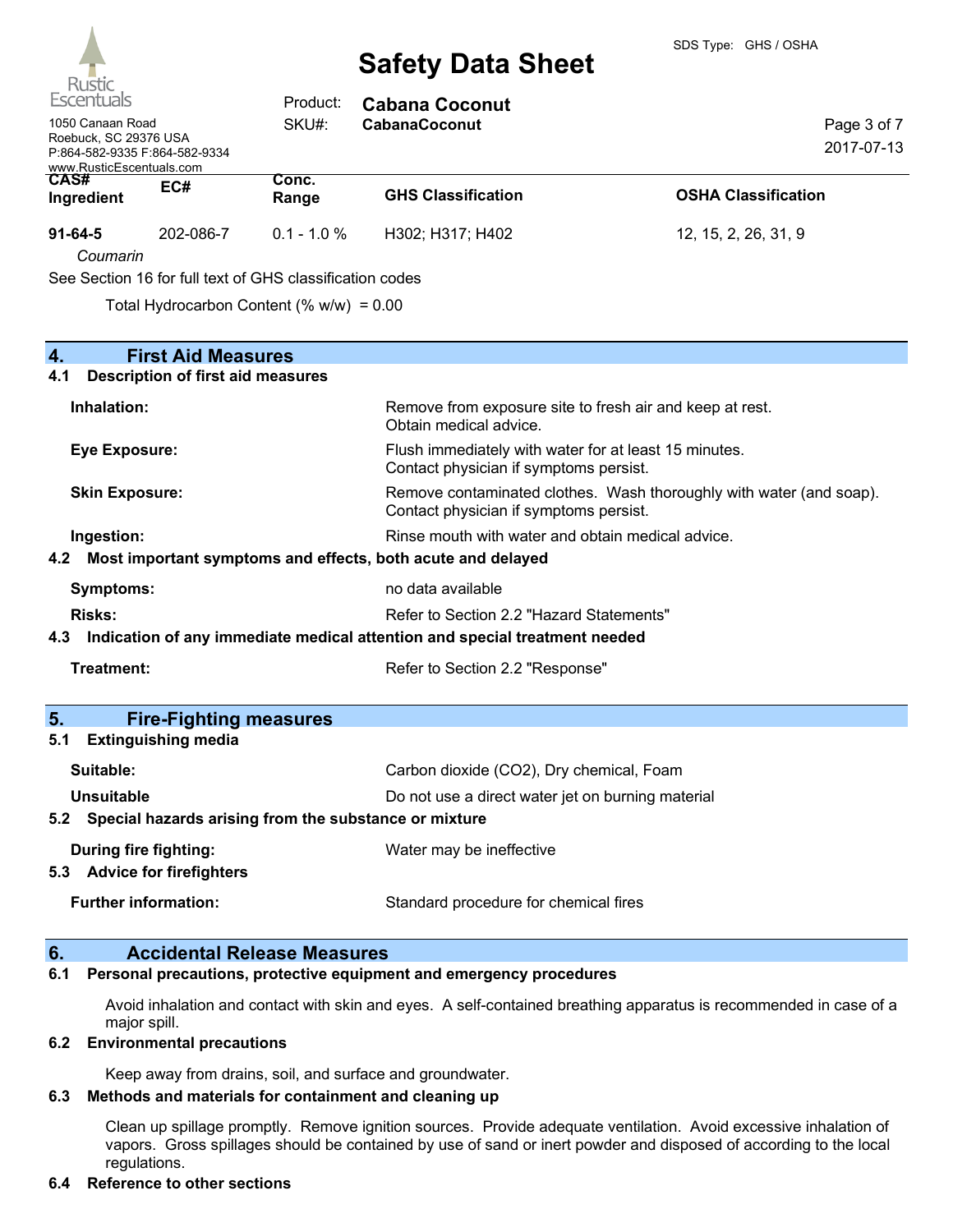

**Cabana Coconut** Product: SKU#:

1050 Canaan Road **CabanaCoconut** SKU#: CabanaCoconut Roebuck, SC 29376 USA P:864-582-9335 F:864-582-9334 www.RusticEscentuals.com

Not Applicable

# **7. Handling and Storage**

#### **7.1 Precautions for safe handling**

Apply according to good manufacturing and industrial hygiene practices with proper ventilation. Do not drink, eat or smoke while handling. Respect good personal hygiene.

#### **7.2 Conditions for safe storage, including any incompatibilities**

Store in a cool, dry and ventilated area away from heat sources and protected from light in tightly closed original container. Avoid plastic and uncoated metal container. Keep air contact to a minimum.

#### **7.3 Specific end uses**

No information available

#### **8. Exposure Controls/Personal Protection**

**8.1 Control parameters**

**Engineering Controls:** Use local exhaust as needed.

#### **8.2 Exposure controls - Personal protective equipment**

| Eye protection:                | Tightly sealed goggles, face shield, or safety glasses with brow guards and side shields, etc.<br>as may be appropriate for the exposure |
|--------------------------------|------------------------------------------------------------------------------------------------------------------------------------------|
| <b>Respiratory protection:</b> | Avoid excessive inhalation of concentrated vapors. Apply local ventilation where appropriate.                                            |
| <b>Skin protection:</b>        | Avoid Skin contact. Use chemically resistant gloves as needed.                                                                           |

#### **9. Physical and Chemical Properties**

#### **9.1 Information on basic physical and chemical properties**

| <b>Appearance:</b>           | Conforms to Standard            |
|------------------------------|---------------------------------|
| Odor:                        | Conforms to Standard            |
| Color:                       | <b>Colorless to Pale Yellow</b> |
| Viscosity:                   | Liquid                          |
| <b>Freezing Point:</b>       | Not determined                  |
| <b>Boiling Point:</b>        | Not determined                  |
| <b>Melting Point:</b>        | Not determined                  |
| <b>Flashpoint (CCCFP):</b>   | >200 F (93.33 C)                |
| <b>Auto flammability:</b>    | Not determined                  |
| <b>Explosive Properties:</b> | None Expected                   |
| <b>Oxidizing properties:</b> | None Expected                   |
| Vapor Pressure (mmHg@20 C):  | 0.0451                          |
| %VOC:                        | 0.37                            |
| Specific Gravity @ 25 C:     | 0.9925                          |
| Density @ 25 C:              | 0.9895                          |
| Refractive Index @ 20 C:     | 1.4730                          |

Page 4 of 7 2017-07-13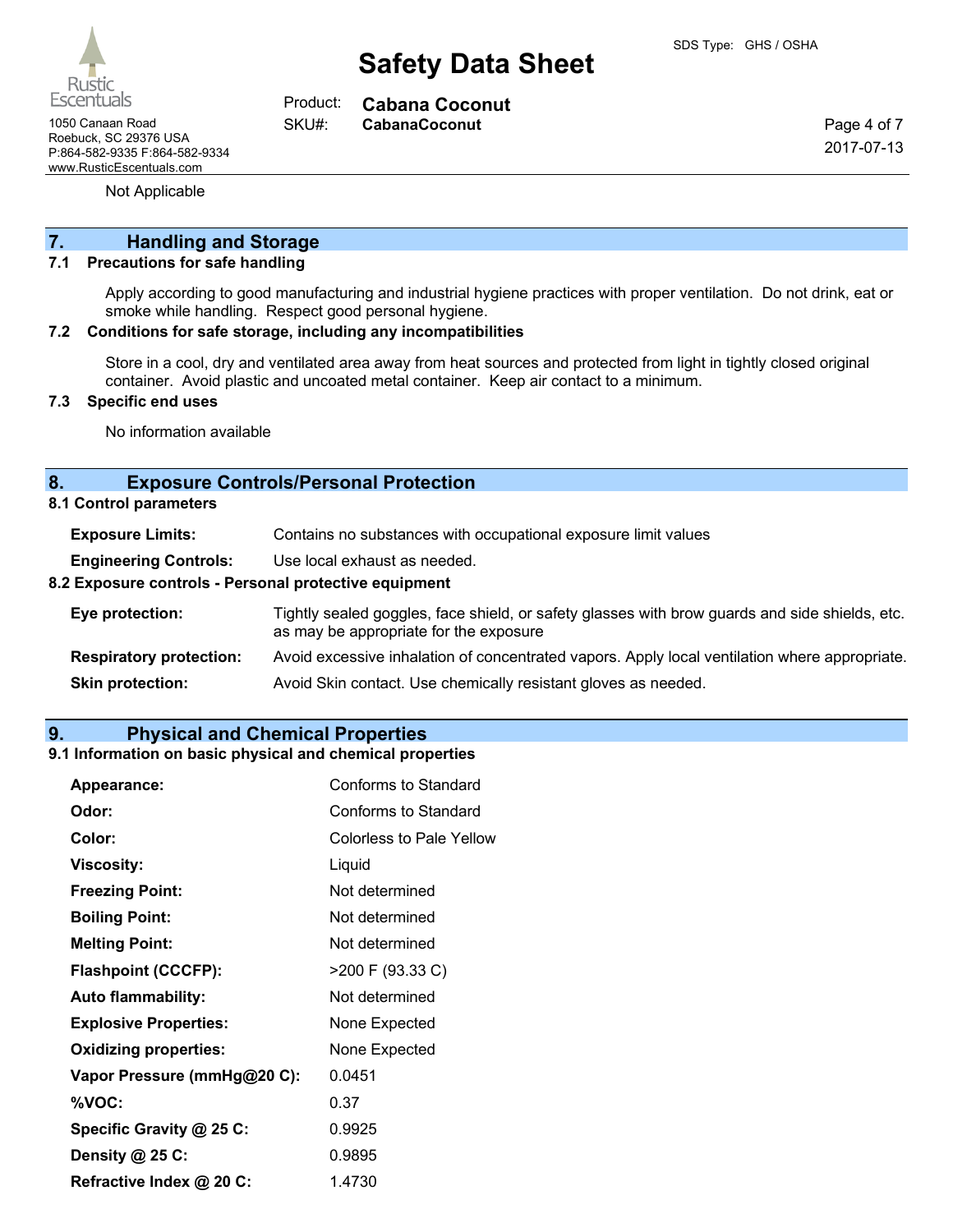

**Cabana Coconut**

| Page 5 of 7 |
|-------------|
| 2017-07-13  |

1050 Canaan Road **CabanaCoconut** SKU#: CabanaCoconut Roebuck, SC 29376 USA P:864-582-9335 F:864-582-9334 www.RusticEscentuals.com

**Soluble in:** Oil

Product: SKU#:

# **10. Stability and Reactivity**

| 10.1 Reactivity                         | None                                               |
|-----------------------------------------|----------------------------------------------------|
| <b>10.2 Chemical stability</b>          | Stable                                             |
| 10.3 Possibility of hazardous reactions | None known                                         |
| <b>10.4 Conditions to avoid</b>         | None known                                         |
| 10.5 Incompatible materials             | Strong oxidizing agents, strong acids, and alkalis |
| 10.6 Hazardous decomposition products   | None known                                         |

# **11. Toxicological Information**

# **11.1 Toxicological Effects**

Acute Toxicity Estimates (ATEs) based on the individual Ingredient Toxicity Data utilizing the "Additivity Formula"

| Acute toxicity - Oral - (Rat) mg/kg                | (LD50: 2,594.74) May be harmful if swallowed             |
|----------------------------------------------------|----------------------------------------------------------|
| Acute toxicity - Dermal - (Rabbit) mg/kg           | (LD50: 4,953.77) May be harmful in contact with skin     |
| Acute toxicity - Inhalation - (Rat) mg/L/4hr       | (LC50: 38.86) May be harmful if inhaled                  |
| <b>Skin corrosion / irritation</b>                 | Causes mild skin irritation                              |
| Serious eye damage / irritation                    | Causes serious eye irritation                            |
| <b>Respiratory sensitization</b>                   | Not classified - the classification criteria are not met |
| <b>Skin sensitization</b>                          | Not classified - the classification criteria are not met |
| <b>Germ cell mutagenicity</b>                      | Not classified - the classification criteria are not met |
| Carcinogenicity                                    | Not classified - the classification criteria are not met |
| <b>Reproductive toxicity</b>                       | Not classified - the classification criteria are not met |
| Specific target organ toxicity - single exposure   | Not classified - the classification criteria are not met |
| Specific target organ toxicity - repeated exposure | Not classified - the classification criteria are not met |
| <b>Aspiration hazard</b>                           | Not classified - the classification criteria are not met |

# **12. Ecological Information**

| <b>12.1 Toxicity</b>                            |  |  |  |  |
|-------------------------------------------------|--|--|--|--|
| Very Toxic to aquatic life                      |  |  |  |  |
| Toxic to aquatic life with long lasting effects |  |  |  |  |
| no data available                               |  |  |  |  |
| no data available                               |  |  |  |  |
| no data available                               |  |  |  |  |
| no data available                               |  |  |  |  |
| no data available                               |  |  |  |  |
| no data available                               |  |  |  |  |
|                                                 |  |  |  |  |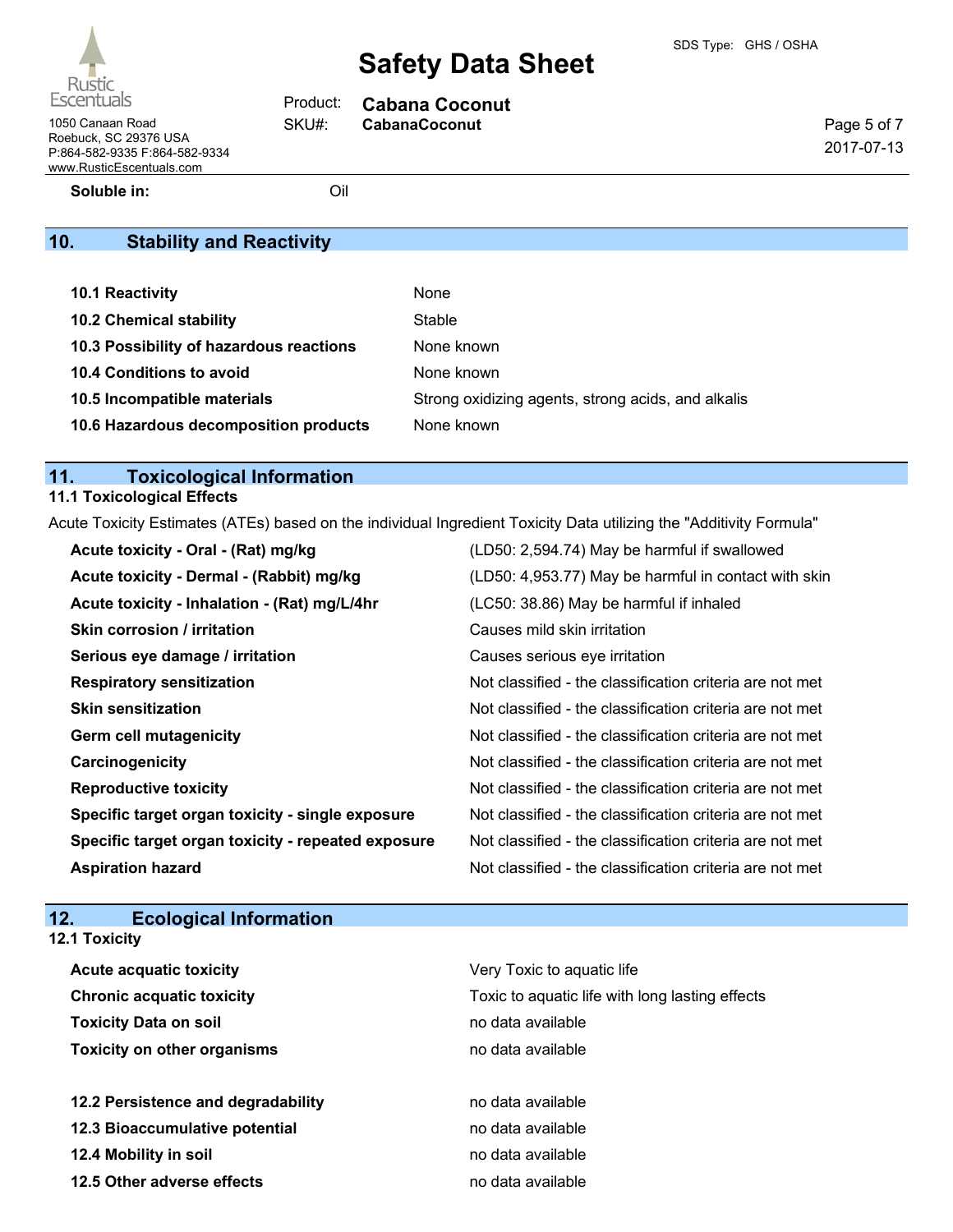Rustic **Escentuals** 

1050 Canaan Road **CabanaCoconut** SKU#: CabanaCoconut Roebuck, SC 29376 USA P:864-582-9335 F:864-582-9334 www.RusticEscentuals.com

**Cabana Coconut** Product:

SKU#:

Page 6 of 7 2017-07-13

**13. Disposal Conditions**

### **13.1 Waste treatment methods**

Do not allow product to reach sewage systems. Dispose of in accordance with all local and national regulations. Send to a licensed waste management company.The product should not be allowed to enter drains, water courses or the soil. Do not contaminate ponds, waterways or ditches with chemical or used container.

# **14. Transport Information**

| <b>Regulator</b><br>U.S. DOT (Non-Bulk)<br><b>Chemicals NOI</b> |            | <b>Class</b> | <b>Pack Group</b><br>Not Regulated - Not Dangerous Goods | <b>Sub Risk</b> | UN-nr.        |
|-----------------------------------------------------------------|------------|--------------|----------------------------------------------------------|-----------------|---------------|
| <b>ADR/RID (International Road/Rail)</b>                        |            |              |                                                          |                 |               |
| <b>Environmentally Hazardous</b><br>Liquid, n.o.s.              | Substance, | 9            | Ш                                                        |                 | UN3082        |
| <b>IATA (Air Cargo)</b>                                         |            |              |                                                          |                 |               |
| <b>Environmentally Hazardous</b><br>Liquid, n.o.s.              | Substance. | 9            | Ш                                                        |                 | <b>UN3082</b> |
| IMDG (Sea)                                                      |            |              |                                                          |                 |               |
| <b>Environmentally Hazardous</b><br>Liquid, n.o.s.              | Substance. | 9            | Ш                                                        |                 | UN3082        |

| 15.<br><b>Regulatory Information</b>       |                                                              |
|--------------------------------------------|--------------------------------------------------------------|
| <b>U.S. Federal Regulations:</b>           |                                                              |
| <b>TSCA (Toxic Substance Control Act):</b> | All components of the substance/mixture are listed or exempt |
| 40 CFR(EPCRA, SARA, CERCLA and CAA)        | This product contains NO components of concern.              |
| <b>U.S. State Regulations:</b>             |                                                              |
| <b>California Proposition 65 Warning</b>   | No Warning required                                          |
| <b>Canadian Regulations:</b>               |                                                              |
| <b>DSL / NDSL</b>                          | 100.00% of the components are listed or exempt.              |
|                                            |                                                              |

### **16. Other Information**

### **GHS H-Statements referred to under section 3**

#### **Total Fractional Values**

(TFV) Risk (TFV) Risk

(1.33) Skin Corrosion/Irritation, Category 3 (5.60) Eye Damage/Eye Irritation, Category 2A (1.11) Aquatic Acute Toxicity, Category 1 (1.11) Aquatic Chronic Toxicity, Category 2

| Department issuing data sheet: | <b>Technical Support</b>         |
|--------------------------------|----------------------------------|
| Department E-mail address:     | TechSupport@RusticEscentuals.com |